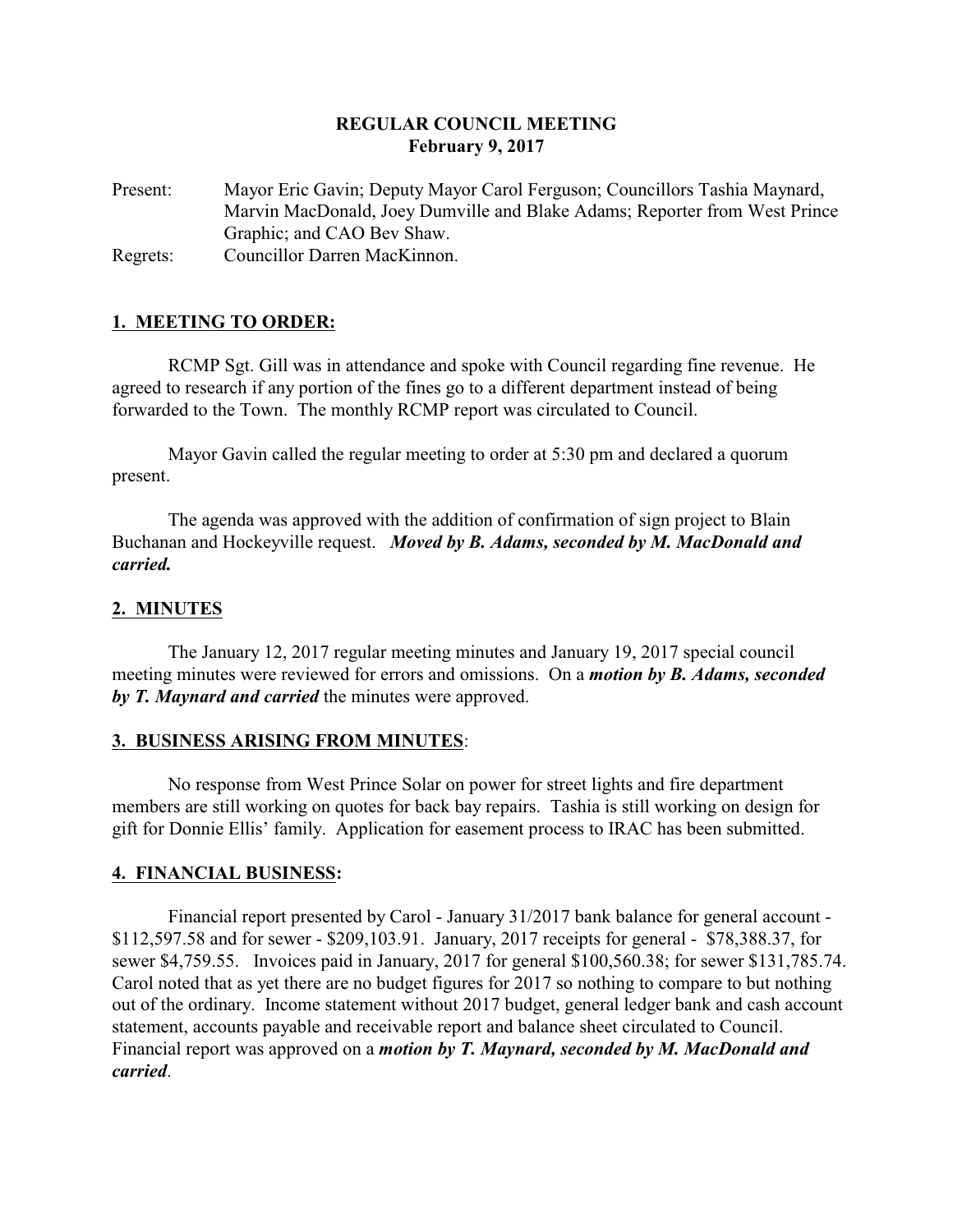# **5. NEW BUSINESS**

*A. Mayor's report* - Eric reported attending the senior's meeting.

*B. Administrator's report -* Bev reported fire department honorariums have been delivered and that T4's for everyone are in progress. First claim to Infrastructure Secretariat completed with proceeds received amounting to \$108,000. This amount has been applied to the interim loan. First billing for sewer completed and work completed on lagoon right of way and IRAC easement application. Dale and Bev took training on the new lift station alarm system. Audit is ongoing and a site visit planned for next week. Overtime for Bev currently at 17 hours with 4 days of vacation time left; Dale's hours of overtime not updated from 23 last month and has 1 week vacation left.

### *C. Reports from Departments*

*Recreation -* Jeff's recreation report was circulated to Council. Updates provided on 55+ Games, Winter Carnival, Kameron Cooke Memorial hockey tournament and Under 18 Softball events. The Hockeyville committee approached Joey about putting their video on the Town's website and Council agreed. Council agreed to provide up to \$500 support for their Hockeyville competition which was approved on a *motion by B. Adams, seconded by C. Ferguson and carried.* To also have Jeff help in their promotion.

*Streets & sidewalks -* Tashia mentioned some sidewalks that are slanted but to check again after frost is out of the ground.

**Development -** Blake commented that a deadline of Feb. 15<sup>th</sup> has been set for contractors quotes on proposed strip mall. Estimate has been requested for the Pate land survey and the land swap with O'Leary Legion Development Corporation has been approved. Blake advised that the School Closure rally and meeting scheduled for this evening has been postponed due to the weather.

*Fire Department -* Marvin reviewed report from Chief Ron Phillips. Department members responded to 6 calls in January and purchased 2 new pagers. Chief Phillips advised that Fire Department member of 30 years, Eric Gavin has resigned as of Feb. 4<sup>th</sup>. Thanks and well wishes were extended to Eric.

*Properties -* not available.

*Sanitation -* Eric mentioned that the IRAC application has been submitted for the easement on Rhonda Harper property.

*D. Request from Under 21 Canada Games team - Moved by B. Adams, seconded by T. Maynard and carried* that \$250 be donated if that amount is in line with the Town policy on donations.

**E. FPEIM -** Correspondence from FPEIM received requesting resolutions and nominations for awards.

F. AGM date/Budget meeting date - Date for AGM scheduled for March 15<sup>th</sup> with storm date on March 16<sup>th</sup>. Council is hopeful that budget discussions later this evening will result in a further meeting being not required.